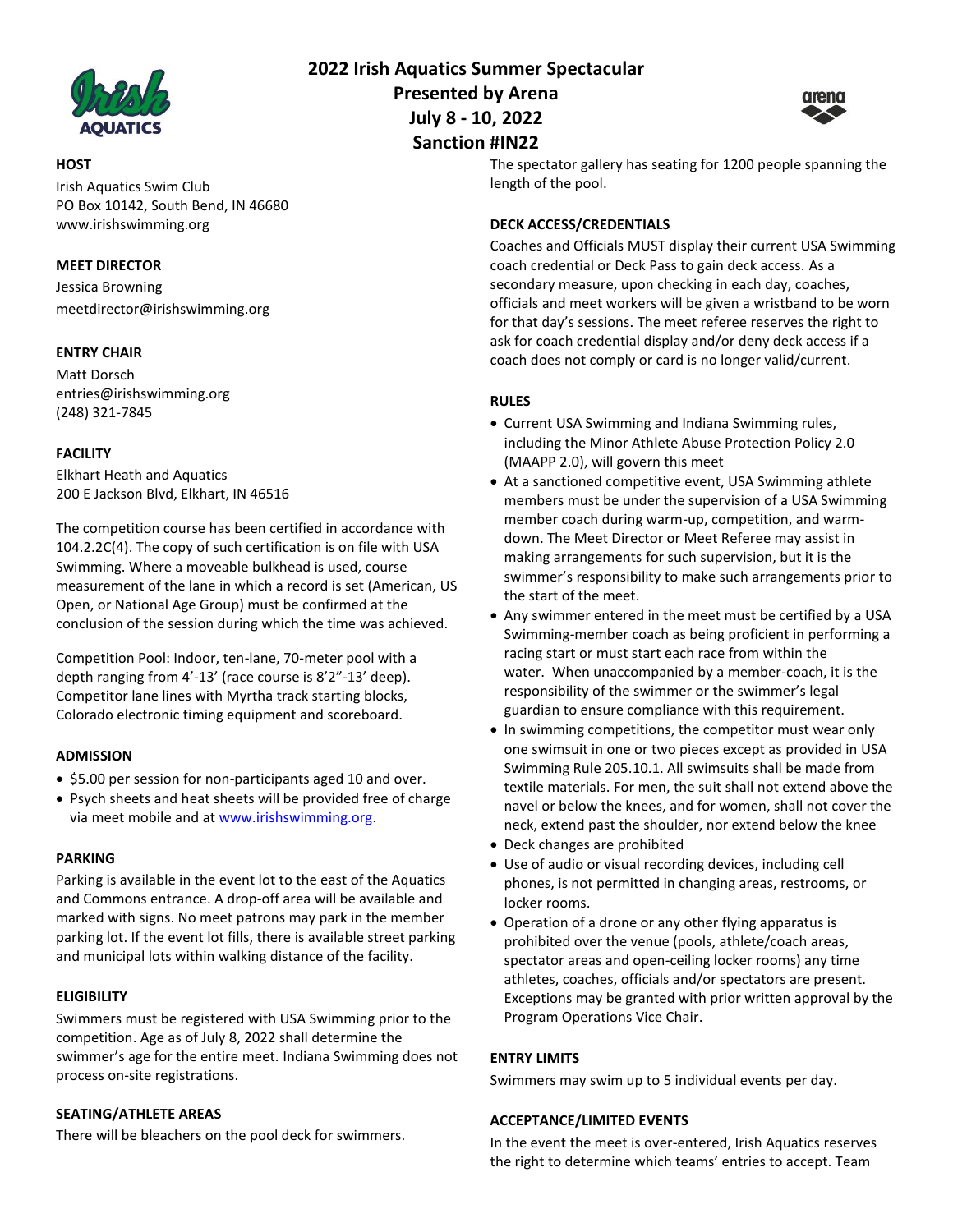entries will not be split. Teams will be notified of their acceptance within 48 hours of the entry deadline.

#### **Safe Sport 360**

The Minor Athlete Abuse Prevention Policy prohibits Adult Participants (as defined in the MAAPP 2.0) from having one-onone interactions with minor athletes which are not within an observable and interruptible distance from another adult. Adult Participants are required to abide by this policy in full during this meet.

§ Pursuant to USA Swimming Rules and Regulations and federal law, it is every member's responsibility to immediately (i.e., within 24 hours) report any incident of child abuse, including physical or sexual abuse, to law enforcement and the U.S. Center for SafeSport. Reporting must occur when an individual has firsthand knowledge of misconduct or where specific and credible information has been received from a victim or knowledgeable third party. A report to the U.S. Center for SafeSport may be made via telephone at 720-531-0340 or online at www.uscenterforsafesport.org/report-a-concern. Various state laws may also require reporting to law enforcement or to a designated child protection agency.

§ All athletes age 18 and older must complete Athlete Protection Training in order to be a USA Swimming registered member in good standing. Any athlete who turns 18 on or after June 8, 2022 who has not completed Athlete Protection Training by the first day of competition will be prohibited from participating in the competition until such time as all membership requirements are completed. Times achieved by an athlete who turns age 18 on or after June 8, 2022 who competes in this USA Swimming sanctioned event without completing this membership requirement, will NOT count for qualification or recognition. This includes participation as a member of a relay.

#### **COVID-19**

An inherent risk of exposure to COVID-19 exists in any public place where people are present. COVID-19 is an extremely contagious disease that can lead to severe illness and death. According to the Centers for Disease Control and Prevention, senior citizens and individuals with underlying medical conditions are especially vulnerable.

USA Swimming, Inc., cannot prevent you (or your child(ren)) from becoming exposed to, contracting, or spreading COVID-19 while participating in USA Swimming sanctioned events. It is not possible to prevent against the presence of the disease. Therefore, if you choose to participate in a USA Swimming sanctioned event, you may be exposing yourself to and/or increasing your risk of contracting or spreading COVID-19.

BY ATTENDING OR PARTICIPATING IN THIS COMPETITION, YOU VOLUNTARILY ASSUME ALL RISKS ASSOCIATED WITH EXPOSURE TO COVID-19 AND FOREVER RELEASE AND HOLD HARMLESS

USA SWIMMING AND INDIANA SWIMMING, INC AND EACH OF THEIR OFFICERS, DIRECTORS, AGENTS, EMPLOYEES OR OTHER REPRESENTATIVES FROM ANY LIABILITY OR CLAIMS INCLUDING FOR PERSONAL INJURIES, DEATH, DISEASE OR PROPERTY LOSSES, OR ANY OTHER LOSS, INCLUDING BUT NOT LIMITED TO CLAIMS OF NEGLIGENCE AND GIVE UP ANY CLAIMS YOU MAY HAVE TO SEEK DAMAGES, WHETHER KNOWN OR UNKNOWN, FORESEEN OR UNFORESEEN, IN CONNECTION WITH EXPOSURE, INFECTION, AND/OR SPREAD OF COVID-19 RELATED TO PARTICIPATION IN THIS COMPETITION.

#### **ENTRY FEES**

- \$5.00 per individual entry
- \$10.00 per individual deck entry
- \$2.00 IN Swimming surcharge per athlete

#### **ENTRY PROCEDURE**

Entries will be accepted starting at 8:00 AM June 13 and will be accepted until 10:00 PM on June 17. If the meet is not filled by the entry deadline, additional entries will be accepted on a first come, first served basis. Accepted teams may update entries until Tuesday June 30. If the meet is full, only time updates will be accepted.

All times must be submitted in Long Course Meters (LCM).

#### **DECK ENTRIES**

- If the meet is not full, deck entries will be accepted for all events.
- If the meet is full, deck entries may be accepted on a first come, first served basis, and only to fill open lanes in existing heats. Swimmers will be entered at NT and will fill the lanes in the open heats.
- In either case, the deck entry table will open when the doors open and will close 30 minutes before the start of the session.

## **CHECK IN**

There will be a positive check in for all sessions of this meet. Sign in sheets will be posted near the entry to the facility. Sign in sheets will be pulled 45 minutes prior to the start of the session.

## **FORMAT**

The meet will be deck seeded and timed final. Fly over starts may be used at the discretion of the Meet Referee. All sessions involving 12 & Under swimmers will follow the four-hour rule. There will be no clerk of course for any age groups. All events will start from the bulkhead, which will have one-way traffic with swimmers entering the bulkhead from the scoreboard side of the pool and exiting from the spectator side of the pool.

## **AWARDS & SCORING**

Ribbons will be awarded for individual events places  $1<sup>st</sup>$ -16<sup>th</sup> for the 10 & Under and 11-12 age groups only. There will be no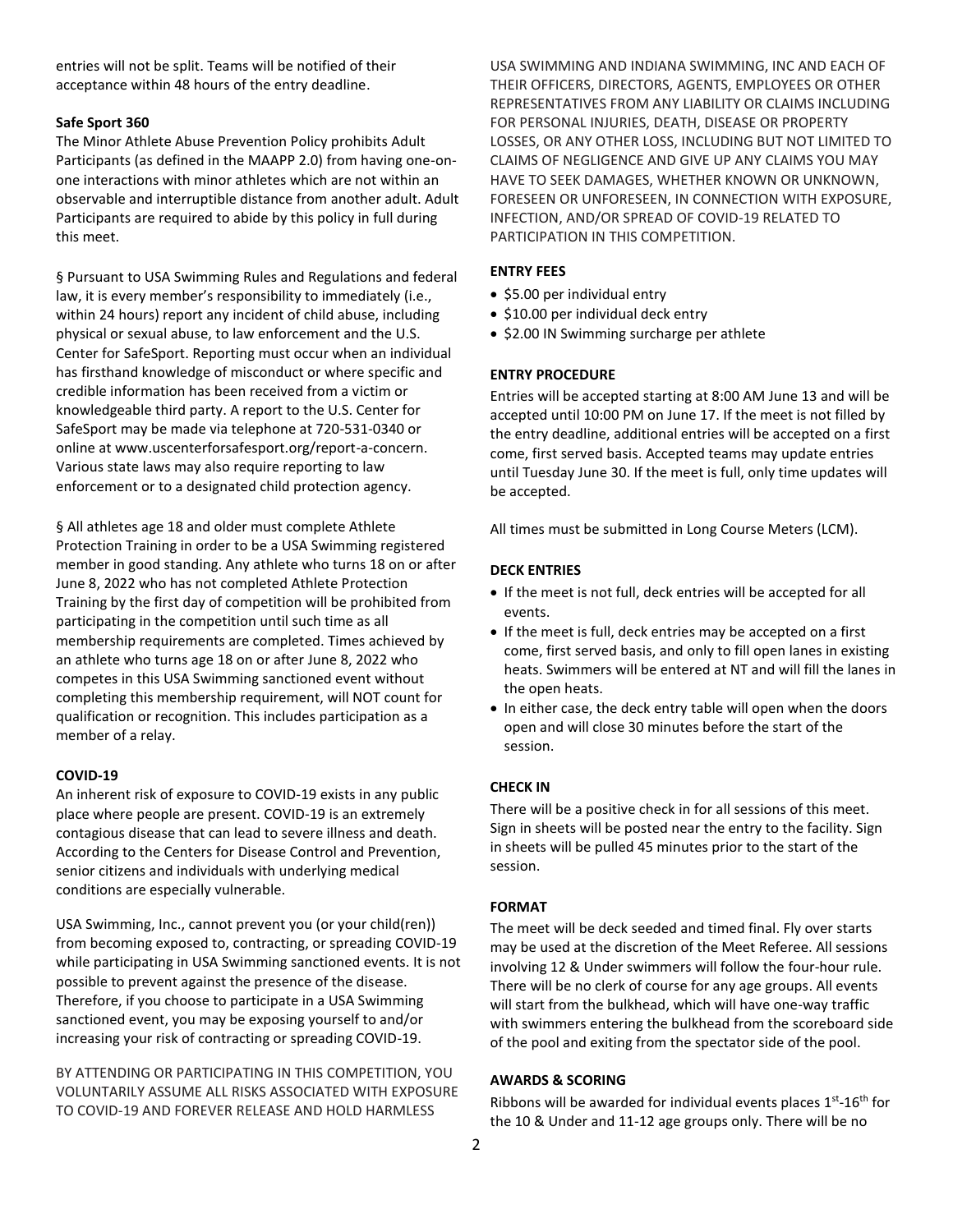team scoring for this meet. 12 & Under and 11 & Over events will be scored in 10 & Under and 11-12 age groups for awards purposes.

#### **DISTANCE EVENTS**

The 11 & Over 400 Free, 13 & Over 1500 Free and 13 & Over 400 IM will be swim fast to slow, alternating heats of girls and boys. Swimmers must provide their own counter for the 1500 Freestyle and may need to provide a timer for the race as well.

## **OFFICIALS & TIMERS**

Irish Aquatics appreciates help with timing and officiating from visiting clubs. Please submit the names of your officials that will be in attendance and include their level and which sessions they can work with your team entry email.

#### **CONCESSIONS**

The facility concession stand will be open during the meet. This is not operated by Irish Aquatics and Irish Aquatics does not have control over the selection or pricing.

#### **VENDORS**

ADI Apparel will be selling meet apparel on site.

## **SCHEDULE**

#### *Friday 7/8*

- Doors open at 3:40 PM
- Warm-up: 4:00-5:00 PM
- Meet starts at 5:10 PM

*Saturday 7/9 & Sunday 7/10 AM*

- Doors open at 7:00 AM
- Warm-up: 7:15-8:05 AM
- Meet starts at 8:15 AM

## *Saturday 7/9 & Sunday 7/10 PM*

• Warm up and session start times will be determined once the entry deadline has passed and will depend on the end time of the AM sessions.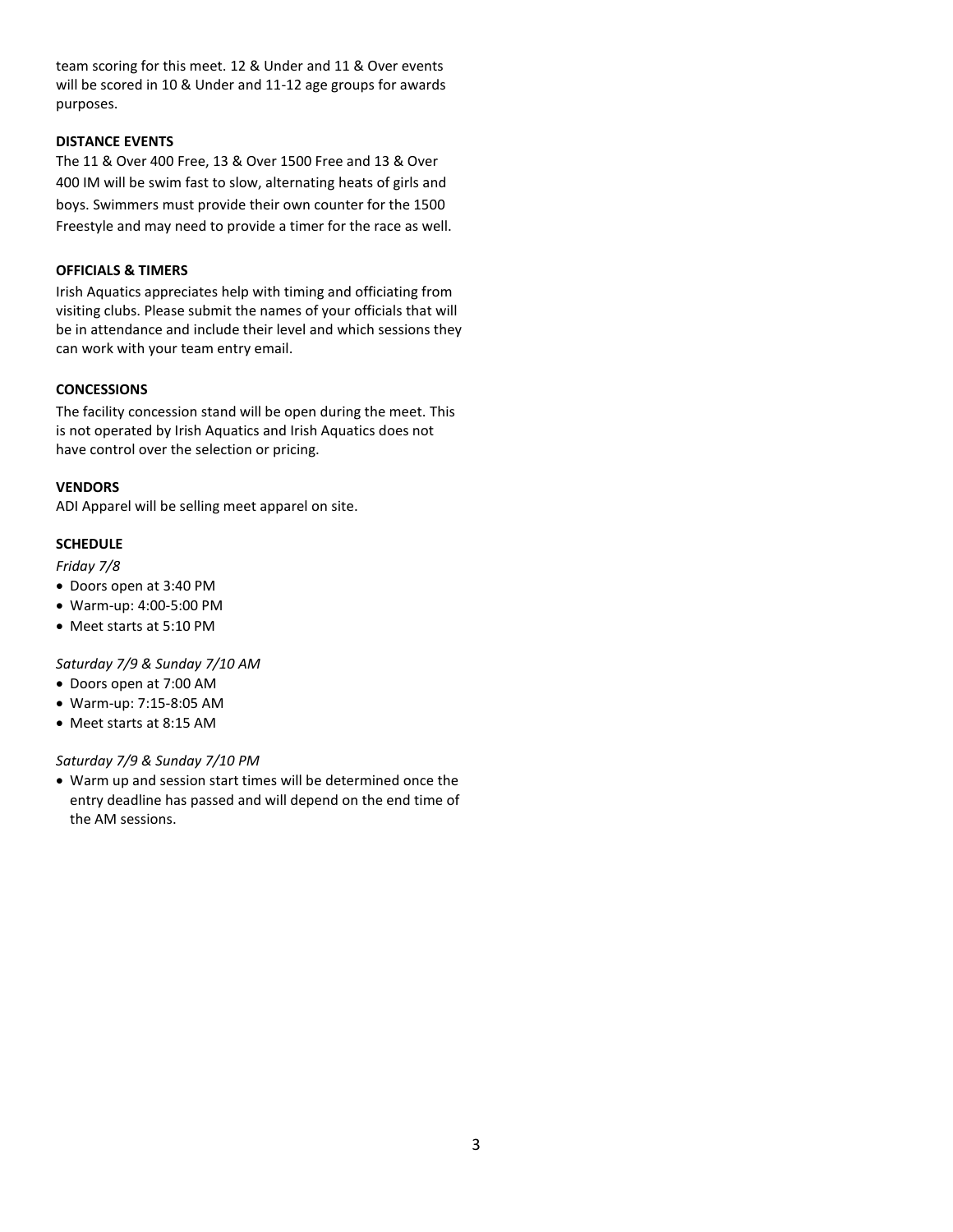# **ORDER OF EVENTS**

# **Friday 7/8**

| 1  | 10 & Under 200 IM   | $\mathcal{L}$ |
|----|---------------------|---------------|
| 3  | 11 & Over 200 IM    | 4             |
| 5  | 10 & Under 50 Back  | 6.            |
| 7  | 11 & Over 50 Back   | 8             |
| 9  | 10 & Under 400 Free | 10            |
| 11 | 11 & Over 400 Free  | 12            |

# **Saturday 7/9 AM**

| 13 | 12 & Under 200 Breast | 14 |
|----|-----------------------|----|
| 15 | 10 & Under 200 Free   | 16 |
| 17 | 11-12 200 Free        | 18 |
| 19 | 10 & Under 50 Breast  | 20 |
| 21 | 11-12 50 Breast       | 22 |
| 23 | 10 & Under 100 Back   | 24 |
| 25 | 11-12 100 Back        | 26 |
| 27 | 10 & Under 50 Free    | 28 |
| 29 | 11-12 50 Free         | 30 |
| 31 | 10 & Under 100 Fly    | 32 |
| 33 | 11-12 100 Fly         | 34 |
|    |                       |    |

# **Saturday 7/9 PM**

| 36 |
|----|
| 38 |
| 40 |
| 42 |
| 44 |
| 46 |
|    |

# **Sunday 7/10 AM**

| 47 | 12 & Under 200 Fly    | 48 |
|----|-----------------------|----|
| 49 | 10 & Under 100 Free   | 50 |
| 51 | 11-12 100 Free        | 52 |
| 53 | 10 & Under 100 Breast | 54 |
| 55 | 11-12 100 Breast      | 56 |
| 57 | 10 & Under 50 Fly     | 58 |
| 59 | 11-12 50 Fly          | 60 |
| 61 | 12 & Under 200 Back   | 62 |

# **Sunday 7/10 PM**

| 63 | 13 & Over 50 Breast  | 64 |
|----|----------------------|----|
| 65 | 13 & Over 200 Free   | 66 |
| 67 | 13 & Over 100 Fly    | 68 |
| 69 | 13 & Over 200 Breast | 70 |
| 71 | 13 & Over 100 Free   | 72 |
| 73 | 13 & Over 100 Back   | 74 |
| 75 | 13 & Over 400 IM     | 76 |